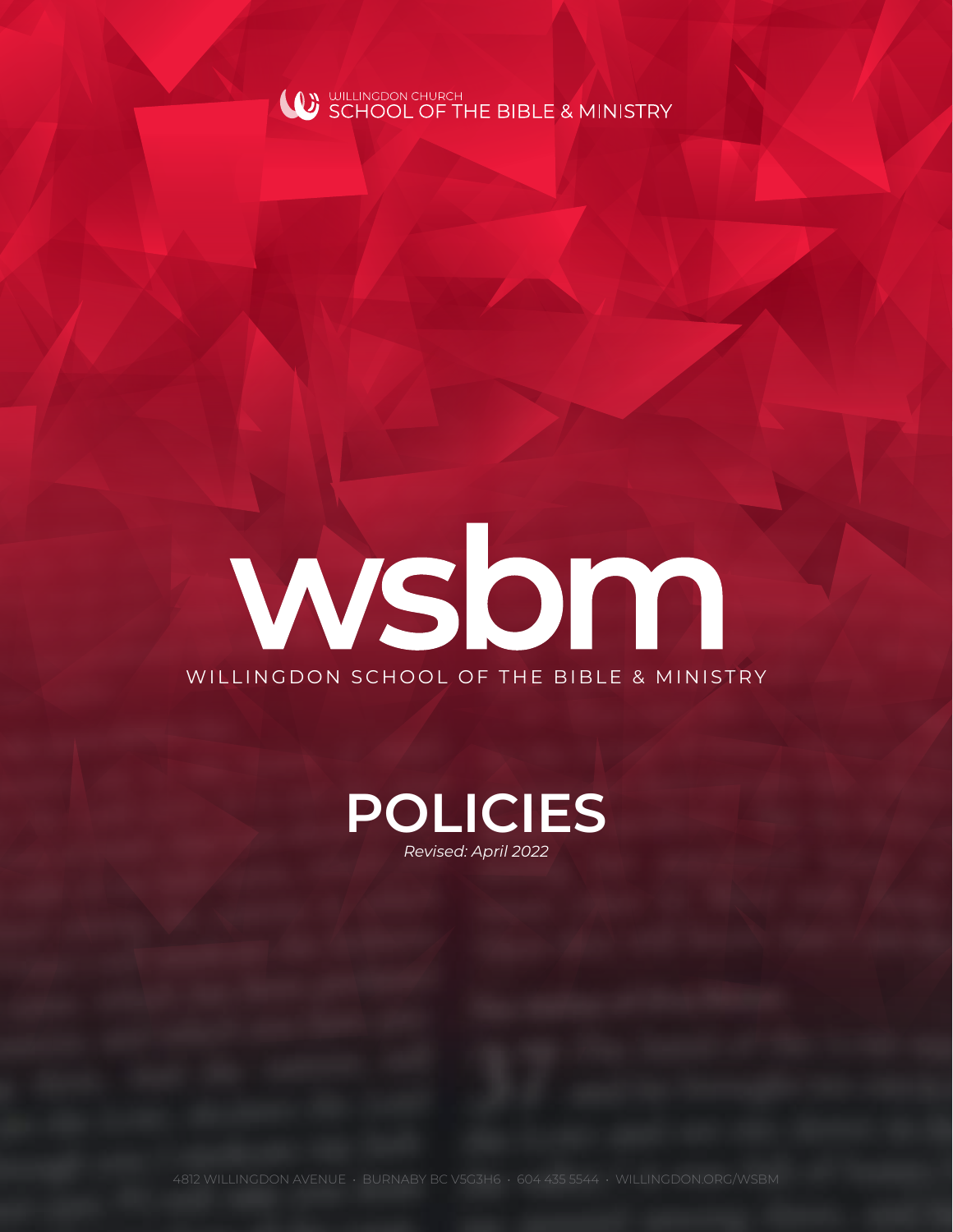# **CONTENTS**

| <b>General Admission &amp; Registration</b>   |   |
|-----------------------------------------------|---|
| Admission                                     |   |
| Registration                                  |   |
| Credit / Audit                                |   |
| Class Size                                    |   |
|                                               |   |
| Fees                                          | 2 |
| Course Fee                                    |   |
| Manner of Payment                             |   |
| <b>Outstanding Amount</b>                     |   |
| Refund                                        |   |
| <b>Tax Receipts</b>                           |   |
| <b>Student Financial Assistance</b>           |   |
|                                               |   |
| Academic Information                          | 4 |
| Course Workload                               |   |
| Accreditation                                 |   |
| Credit Transfer                               |   |
| Course Attendance                             |   |
| Classroom Etiquette                           |   |
| Late Assignments                              |   |
| <b>Extension Policy</b>                       |   |
| Grade Changes                                 |   |
| Report Cards                                  |   |
| Course Withdrawal Policy                      |   |
| Assignment Format (Citation & Style)          |   |
| Academic Integrity                            |   |
| Academic Standards                            |   |
| <b>Graduation Requirements and Procedures</b> |   |
|                                               |   |
| Privacy of All Personal Information           | 7 |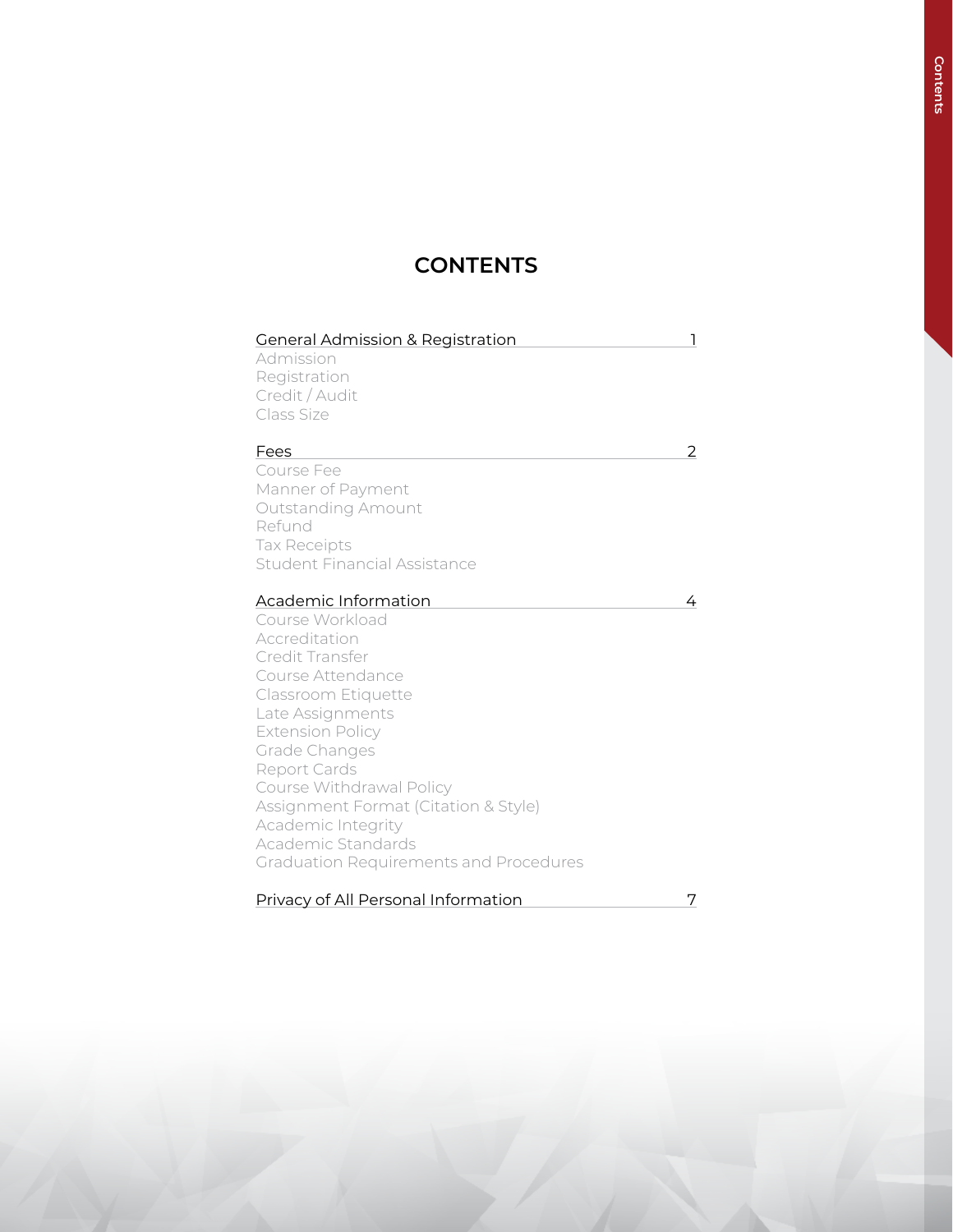#### **General Admission & Registration**

#### **1. Admission**

Willingdon School of the Bible & Ministry (WSBM) is open to all who have reached the age of 16 (exceptions by permission). Registration is not restricted to those who attend Willingdon Church.

# **2. Registration**

Registration for each term typically opens in August for the Fall term courses (Oct–Nov), in November for the Winter term courses (Jan–Mar), and in February for the Spring term courses (Apr–June). Actual registration dates and deadlines will be posted on the church service bulletin and the website at Willingdon.org/wsbm.

Applications are accepted on a first come, first served basis prior to the registration deadline or until the class is full, whichever occurs first.

Students can register online at the WSBM website above (full payment of course fees is required to complete registration). Other registration arrangements must be discussed with the WSBM Administrative Assistant (wsbm@willingdon.org).

## **3. Credit/Audit**

a. **Credit Students:** These are students who are attending classes and are taking the courses for credit. Credit students are required to successfully complete

(i) the assignments in the course syllabi, and

(ii) the course evaluation at the end of the course,

in order to obtain credit for their work.

Students are free to work on the Certificate Program at their own pace.

b. **Audit Students:** These are students who are attending classes but are not taking the courses for credit. These students do not typically submit the work required in the course syllabi.

Church members and attendees who desire to take a course to be equipped, but don't want to work toward the Certificate Program are welcome to attend as audit students.

Students who wish to audit a course pay the same fees as credit students. Audited courses do not count toward graduation or course completion requirements for the Certificate Program.

#### **4. Class Size**

Normally there will be a minimum class size of 15 students. Maximum class size may be restricted by classroom availability.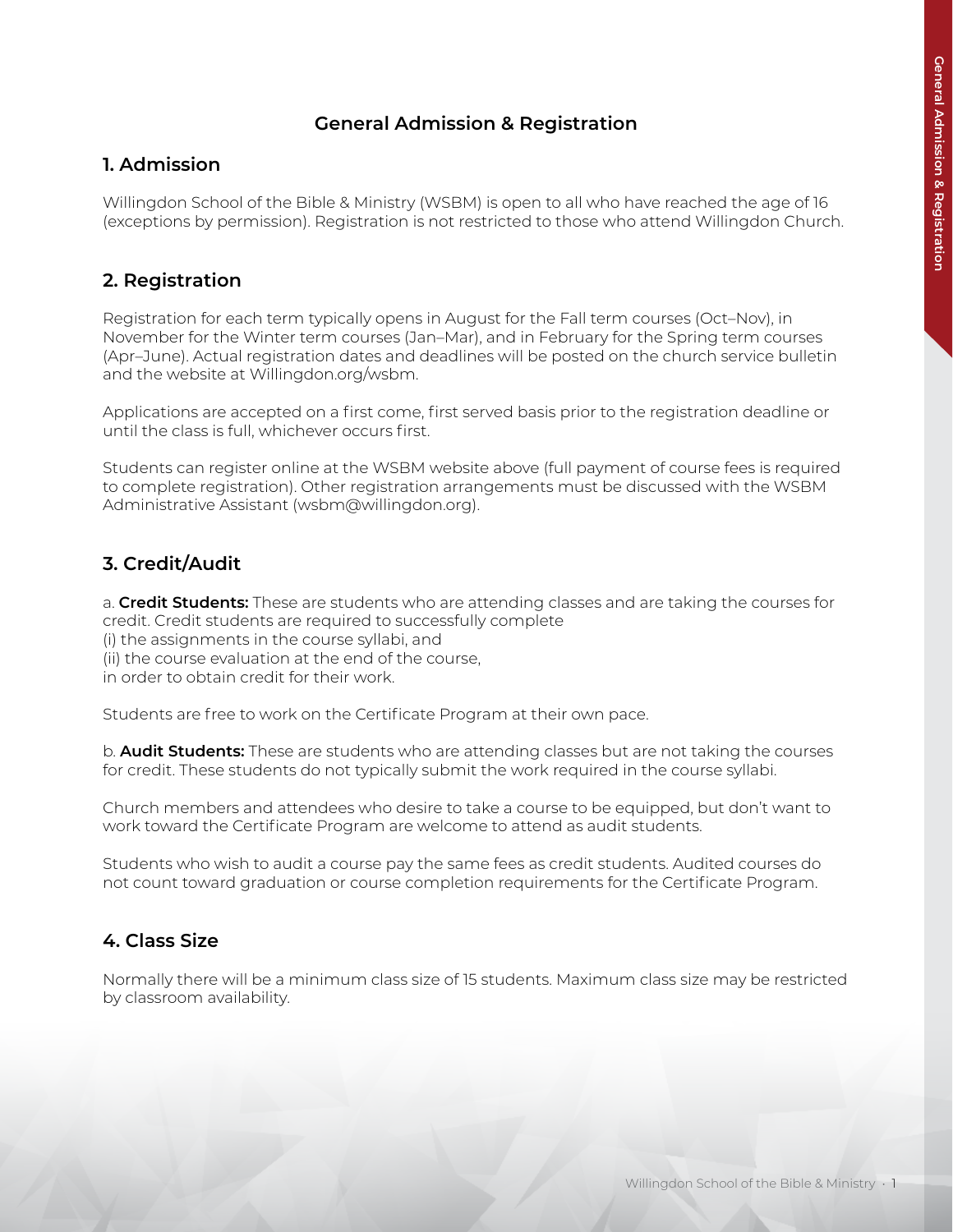#### **Fees**

#### **1. Course Fee**

All fees are charged in Canadian funds. The course tuition fee is currently \$125 per course, but is subject to periodic change. This fee includes instruction time and printed student materials, excluding textbooks, and is mandatory for all students (including auditors). Course tuition fees are subject to change.

Textbook costs will be charged in addition to course fees and will vary from course to course. Textbook costs are not covered by student subsidies.

#### **2. Manner of Payment**

To complete the course registration, the payment of course fees is required. Upon the successful completion of registration, the payment receipt will be sent via email.

Other financial arrangements must be discussed with the WSBM Administrative Assistant (wsbm@willingdon.org). Payment can be made in the following ways:

- To pay with debit card, visit the Church Office during office hours or the Resource Centre during weekend services.
- To pay by cheque, make the cheque payable to Willingdon Church. Mail in or drop it in the Church Office mail slot in a sealed envelope addressed to WSBM.
- To pay with cash, visit the Church Office or drop a sealed envelope in the Church Office mail slot addressed to WSBM. Do not mail cash.

#### **3. Outstanding Account**

The School maintains an account for each student. Students will not be permitted to register for courses if they have fees owing from a previous term. Any fee submitted will be used to clear the outstanding account first.

#### **4. Refund**

A full refund is available if a written request to withdraw from the course has been submitted to the WSBM Administrative Assistant one week prior to the start date of the class. You must receive a confirmation from the Admin. Assistant in order to receive a refund.

#### **5. Tax Receipts**

Since WSBM is not an accredited institution but a ministry of Willingdon Church, fees paid for courses are not eligible for income tax receipt purposes.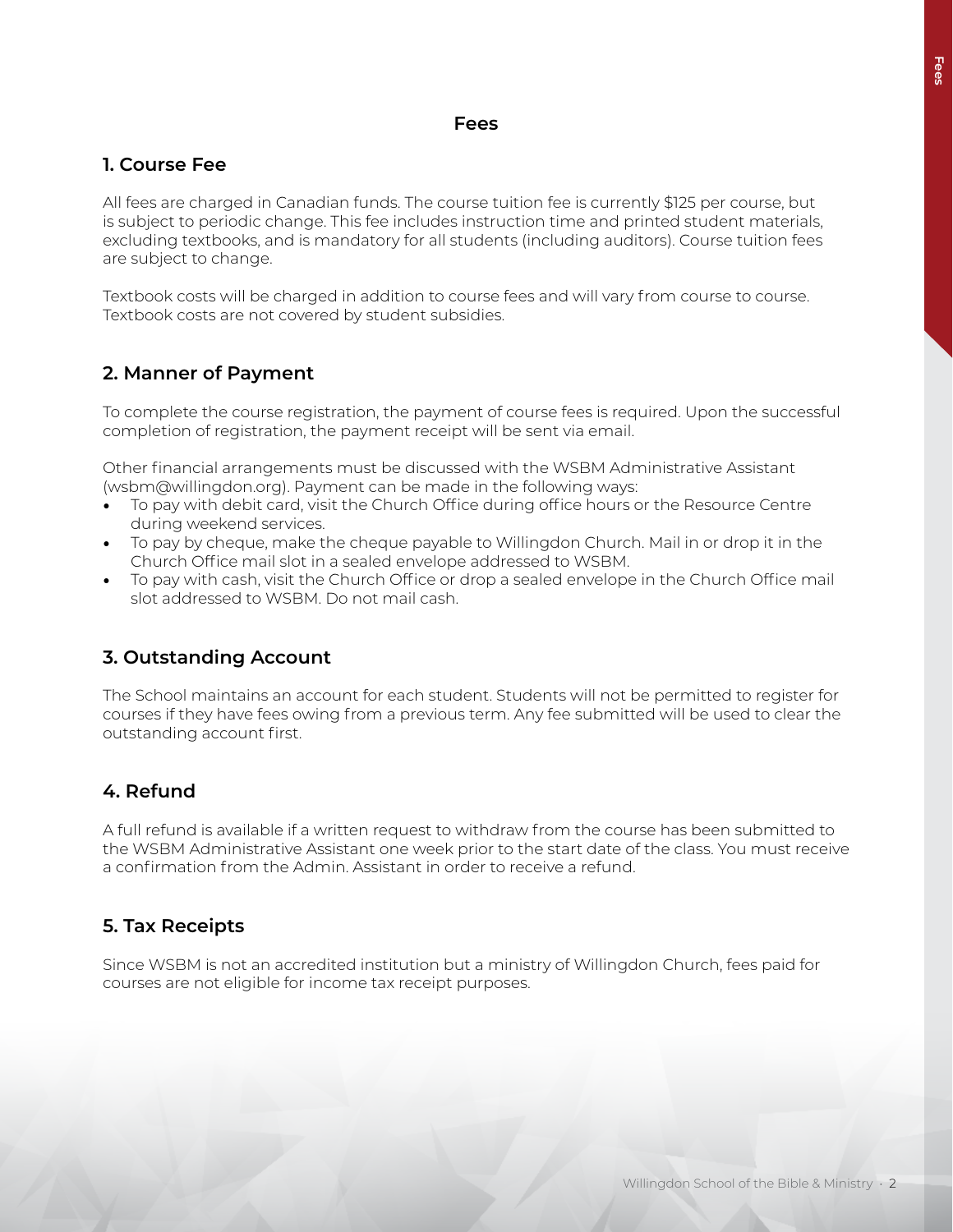# **6. Student Financial Assistance**

- Circumstances in life sometimes present financial stress into our lives, such as unemployment, limited pensions, illnesses, and so on. If a student is genuinely in a difficult or challenging situation but still desires to take a course, please contact wsbm@willingdon.org in confidence, stating the financial stress.
- Student financial assistance can only be granted to a student in consultation with the WSBM Core Team and using the prescribed process.
- Subsidy will normally only be available for tuition costs. Required textbooks must be purchased.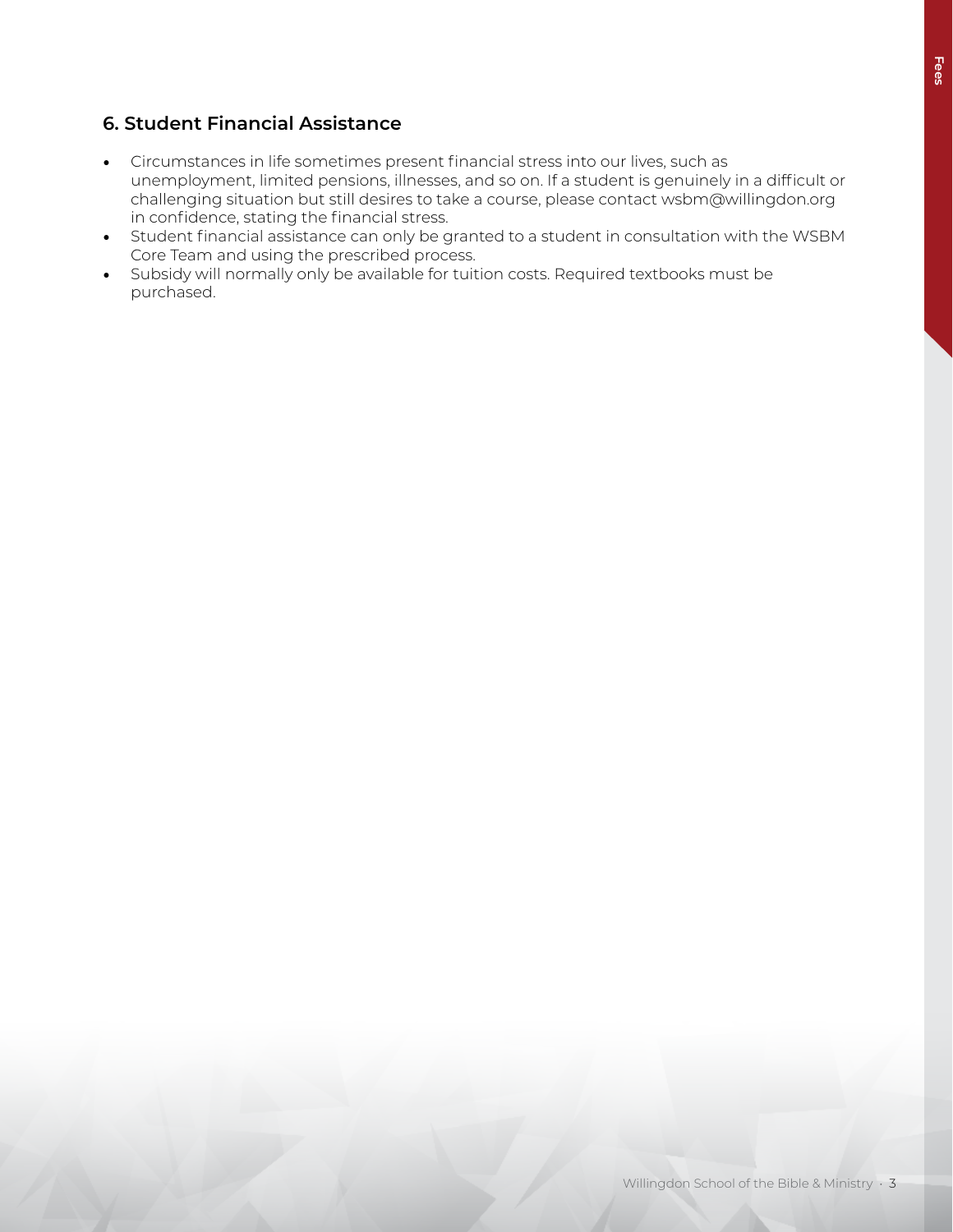# **Academic Information**

#### **1. Course Workload**

In addition to 2 lecture hours per course per week, credit students are expected to budget approx. 4 hours out of class per course per week. The minimum writing length (all the assignments combined) is 10–14 pages (double-spaced), which is 2,500–3,500 words (approx. 30 hours). These are exciting but also serious courses designed to call forth your best efforts.

#### **2. Accreditation**

WSBM is not officially accredited with any outside organization. The school exists to advance lifelong learning and ministry investment.

## **3. Credit Transfer**

Students seeking credit transfer to Columbia Bible College (or any other educational institution) must themselves initiate direct communication with the institution.

#### **4. Course Attendance**

Students are expected to attend all the scheduled classes. If, for some reason, students need to miss classes, they will need to contact the instructor ahead of time. Students will be required to catch up on missed classes by listening to the recording. Students are responsible to obtain any missing materials or notes from other students in the class. Arrangements must be made with the instructor prior to missing an exam.

#### **5. Classroom Etiquette**

Students are expected to remember that they are in an academic classroom. It is inappropriate to engage in conversations with classmates during class. Cell phones must be turned off. iPods/ Tablets/Smart phones are permitted if Bible software and word-processing programs are being used. Otherwise, please do not surf the net or check emails during class. Only students who have registered for a course are to be in attendance. The only exception is an "approved audit." If the class is conducted via Zoom, students should turn the video on unless there is a good reason not to.

#### **6. Late Assignments**

Without the extension that has been granted already by the instructor, late assignments are subject to reduced grades. The work that is submitted late (from the time it was due) will receive a 5% reduction in grades. There will be an additional 5% reduction for every 24 hour period that follows (including the weekend).

Assignments submitted one week after their due dates will not be accepted (unless, again, extensions have been approved already by the instructor).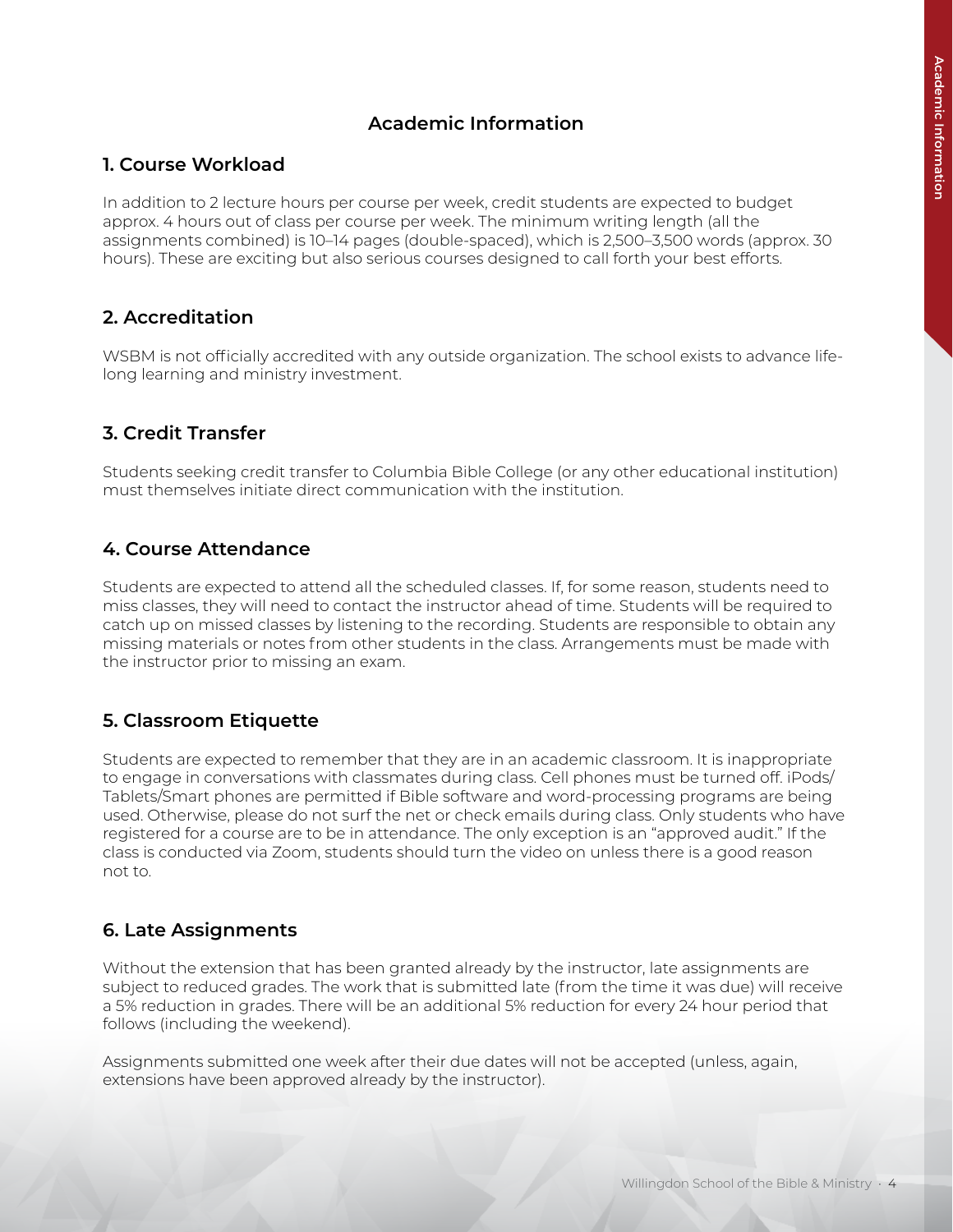## **7. Extension Policy**

The deadline for an assignment is considered to be part of the course requirements. Due to the additional workload for the instructor in grading late papers, and due to the school's intention to be fair to students who, often with considerable effort, submit their work on time, extensions for course work will be considered only in exceptional circumstances. A written request with reasons for extension should be directed to the instructor. If granted, the extension deadlines will be clearly established and will be final.

Extensions for course work are granted in cases where the student demonstrates there was an unforeseeable and unavoidable emergency. Emergencies considered as grounds for an extension typically include:

- Personal sickness or injury which prevents one from working
- Sickness, injury or death in the family which requires the student's attention
- Emotional or psychological crisis for which the student has sought professional help
- Unexpected increase in job responsibilities

#### **8. Grade Changes**

Students who wish to appeal for re-marking of their assignments must send a written request with reasons to the Instructor within one week of receipt of returned assignments. Students are advised to safe-keep all marked and returned assignments until a report card is issued.

#### **9. Report Cards**

Report cards are issued (usually by email) in a reasonable amount of time following the completion of each course. Due to faculty schedules, there may be delays in the time frame for issuing grade reports.

Students are responsible to appeal any error in grades and to bring to the WSBM Administrative Assistant's attention within one month following the issued report card. Grade changes are allowable for computational recording errors and must be corrected no later than one month after the date the report card was issued.

#### **10. Course Withdrawal Policy**

Students who undergo extreme hardship which was not of their causing, was beyond their ability to control, and prevented them from completing course requirements even if given an extension, may appeal for a Withdrawal from the course. If granted, a full or partial refund, depending on the circumstance, will be sent. There are no refunds for textbooks.

#### **11. Assignment Format (Citation & Style)**

The default format for documentation of sources used and format of presentation for all the papers is MLA Style. The format guide is available at Willingdon.org/wsbm.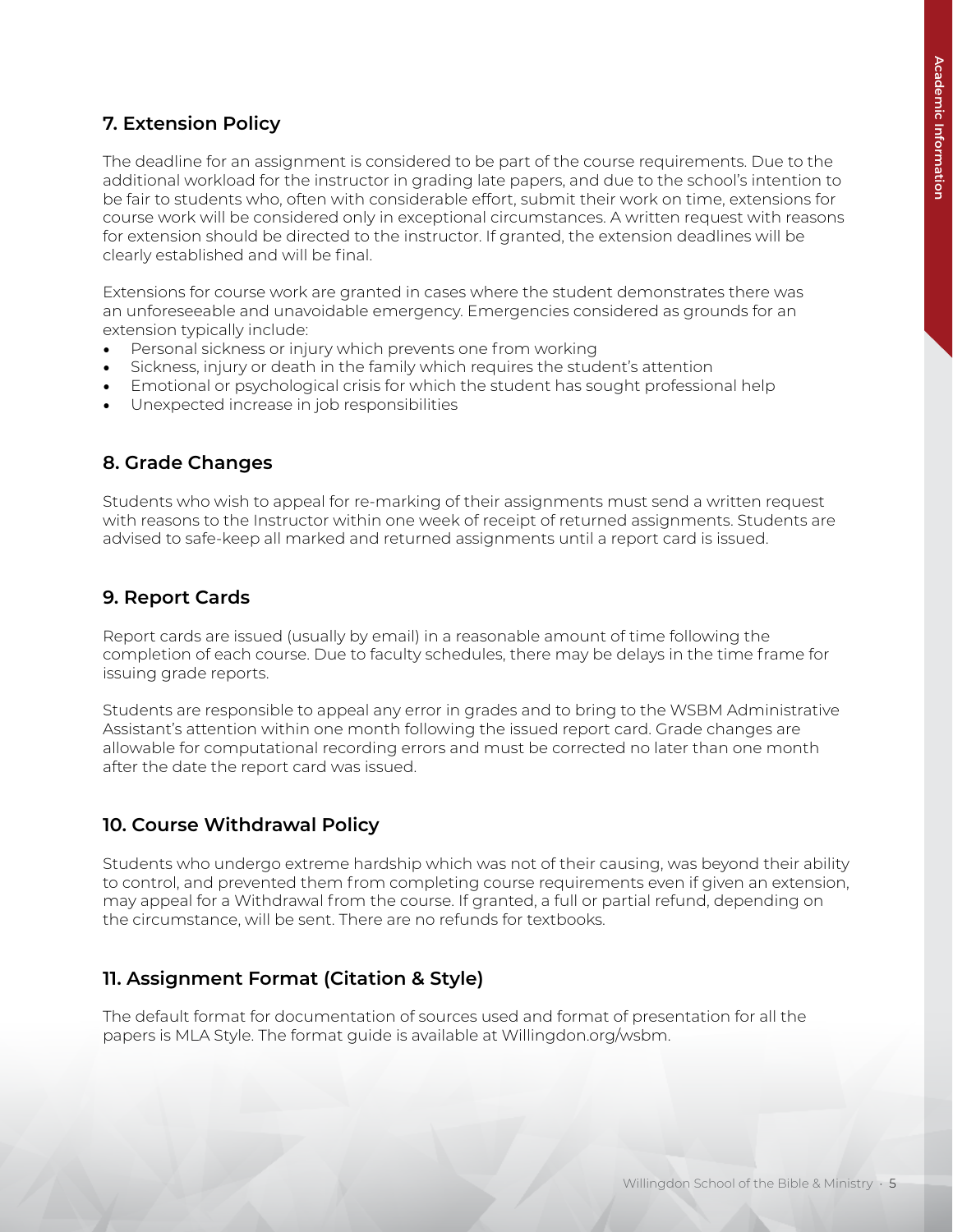# **12. Academic Integrity**

All students at WSBM are expected to hold to uncompromised academic integrity.

Plagiarism, whether intended or accidental, is an academic offense. In academic work, students are certainly expected to refer to and evaluate other people's works. Plagiarism unfortunately occurs when students' assignments fail to give credit to those from whom the students got certain ideas. In other words, students submitted the idea of another without reference to him/ her (effectively claiming the credit that is due someone else and getting a grade for someone else's effort).

Therefore, whether students (1) directly quotes a source (i.e., "word for word" in its entirety or in its part), or (2) paraphrase in their own words the idea of another, they must keep track and provide a clear reference to the original source that they are indebted to (e.g., via footnotes).

Again, whether it was intended or not, plagiarism is a serious academic offense. Students are therefore expected to develop and exercise proper citation, a skill that is truly critical in academic work (please refer to the format guide at Willingdon.org/wsbm).

Using unauthorized aids of any sort in exams or assignments, completing work in unauthorized collaboration with others, or the unauthorized use of class recordings are all breaches of academic integrity.

The penalty for a lack of academic integrity may include a failing grade either in the assignment, examination or course, depending on the severity of the offense.

#### **13. Academic Standards**

Students must achieve at least a 60% grade to successfully complete a course. In order to graduate with the Certificate, any course taken and not completed must be repeated. Registration policies and procedures apply.

Students may appeal to the instructor if a course is not successfully completed, and at the discretion of the instructor, students may be granted the opportunity to re-submit a particular assignment.

#### **14. Graduation Requirements and Procedures**

The graduation ceremony date (typically May of each year) will be determined by the number of the potential graduates each year.

To be included in the graduation ceremony, students must do the following:

- Successfully complete all the courses of the study program. All final assignments must be completed and submitted at least 30 days prior to the ceremony.
- Settle all financial obligations with the School.